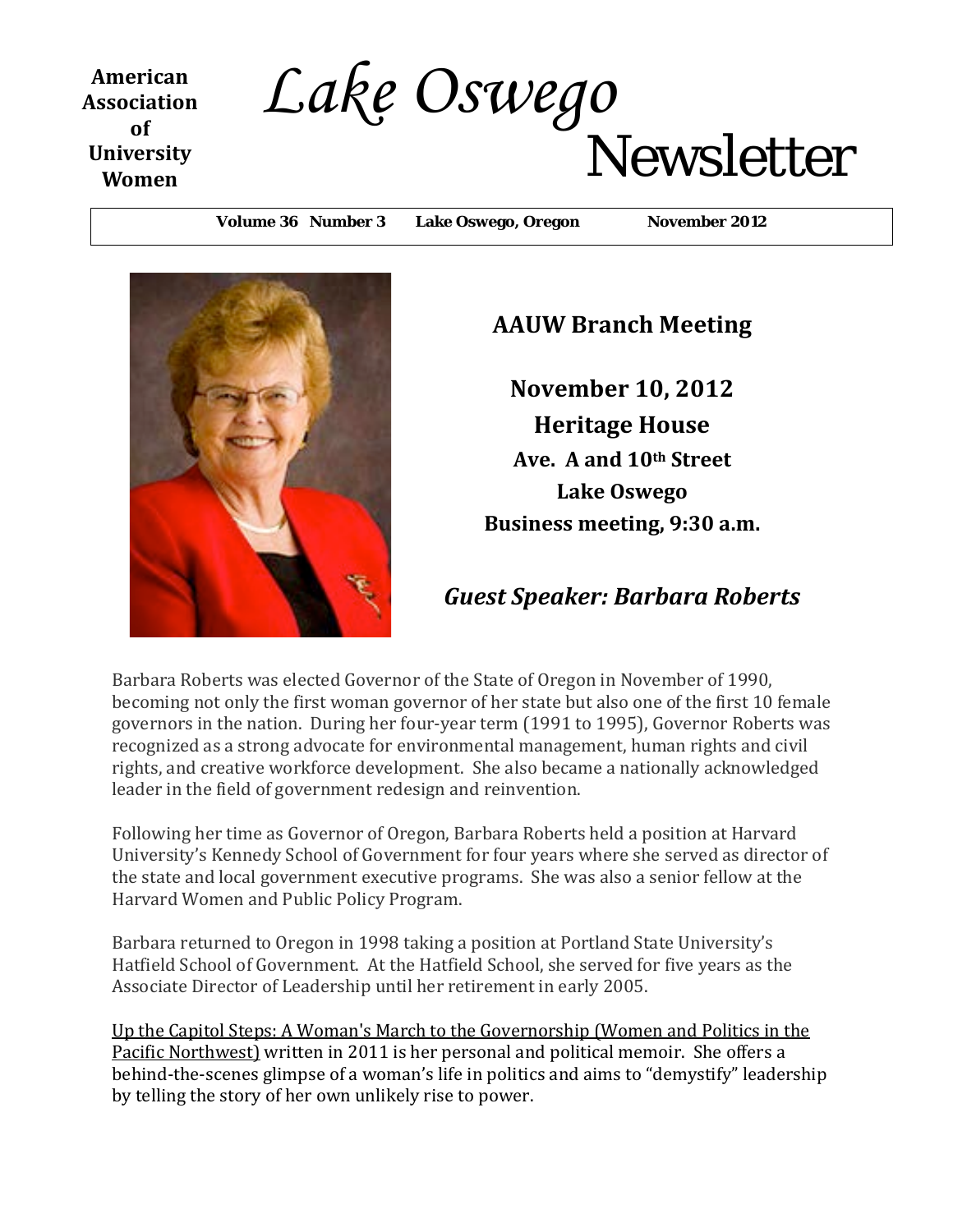### *President's Buzz November 2012*



Penny Hansen Co-President

Welcome to the month of November. This seems to be a time to take stock about our Lake Oswego Branch of AAUW. We have already had two branch meetings, attended by 14 in September and only 9 in October.

In September Joseph Alfonso, Certified Financial Planner for Aegis Financial Advisory, gave a very informative, nonpressure overview of financial planning and its benefits, especially when coordinated with a financial planner. In October, our speaker was Megan Kidd, Executive director-Salvation Army for the Female Emergency Shelter / SAFES. What a dynamic, successful program they have developed and implemented for women who need help with chronic homelessness, becoming self-sufficient and gaining the confidence to commit to a positive change. Currently, they are able to house and monitor only fifty women

for about a month at a time. There is a waiting list of 160 women. In the near future, they will move to a new facility that will add some beds. If you did not attend, you missed an informative and faith-inspiring presentation about the progress they are making by utilizing a step-by-step program with the women. By holding them accountable, the women grow into becoming more successful. Our citywide community benefits by aiding these homeless women.

The small attendance at our branch meetings is of great concern. Each month we pay \$65 rent for the Heritage House. Is that a good use of our funds? In the past, the meetings have been held in churches, members' homes, condominium facilities, etc. Should we rethink our current position? Should we meet every two months? Should we consolidate with another branch? Do you have some thoughts and suggestions about our branch meetings? Do you have some ideas about raising money to support our expenses? Send us an email or call us. Talk it over at your interest groups. Bring your ideas to a branch or board meeting.

**BARBARA ROBERTS, former Oregon Governor, is our speaker for the November meeting. Tell your friends and neighbors about this opportunity to hear an Oregon patriot. Come yourself. Let us honor former Governor Roberts with a large attendance and our inquisitive minds. See you there!**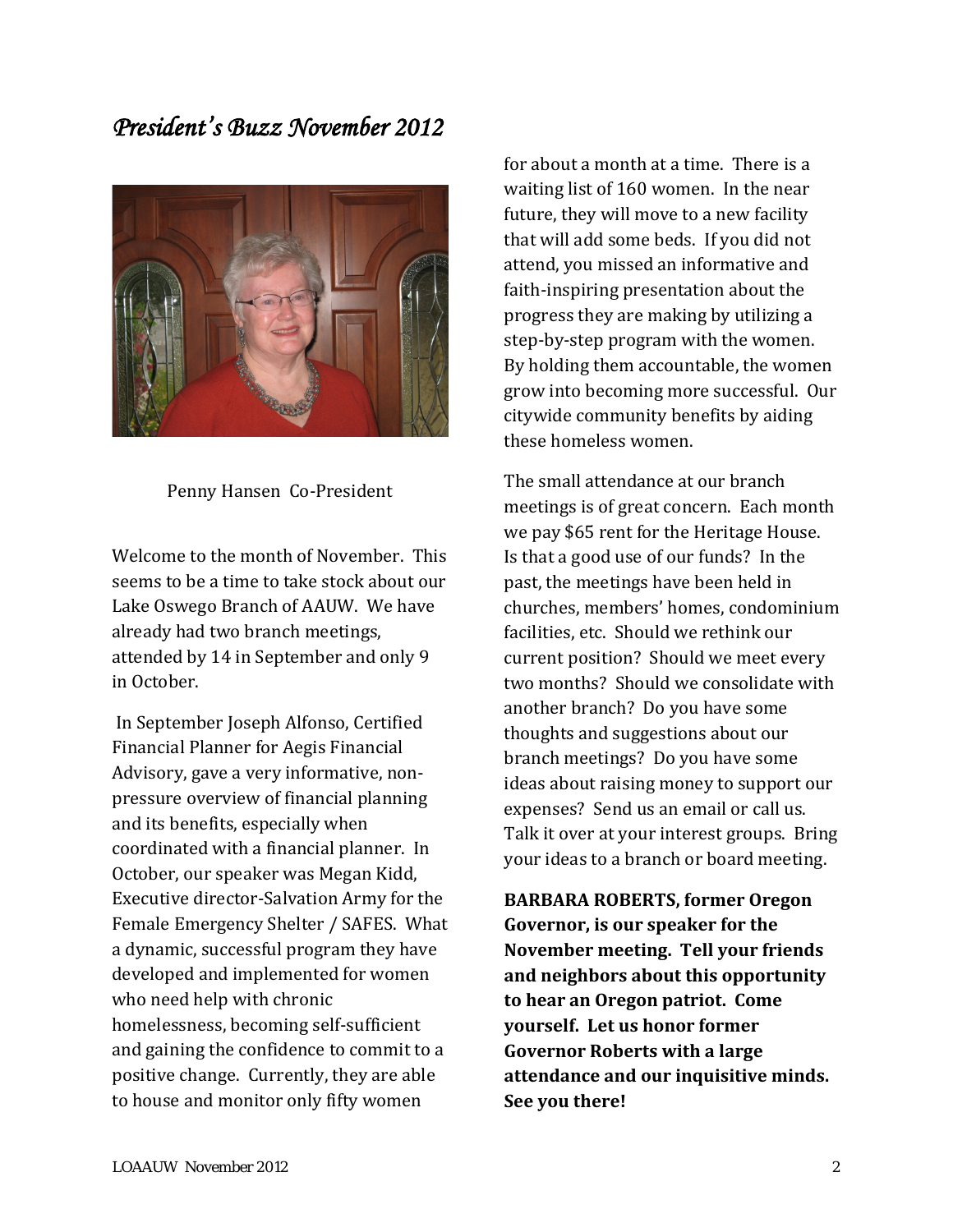# **LOAAUW Members Register Voters at Marylhurst University**

"Too few women - especially young ones have established a regular pattern of voting."

(AAUW Outlook, Vol.106, No. 3, Fall '12)

Recently LOAAUW branch joined with Marylhurst University, our Partner-Member, to make it easier for students and others on their campus to register to vote. As part of a nation-wide AAUW effort to "Get out the Vote", volunteers from our branch set up a table in the Marylhurst Clark Commons where we provided registration forms, encouragement, candy rewards, postage and assistance to students and staff from September 24th until October 11th. Volunteers included Ann Keddie, Linda Watkins, Irene and George Romero, Rosario Cabral, Terry Hyland, Jane Taft, Judy Hale, Ann Jordan and Carol Cooper.

Every day, our volunteers were rewarded by staff and students who expressed their appreciation for our coming to Marylhurst. The volunteers agreed that although our voter registration drive was just one part of AAUW's "It's My Vote: I Will Be Heard" national campaign, it was an important one.

It was also an enjoyable opportunity to spend time working together in a beautiful academic environment. Many thanks are given to Marylhurst and to each of our volunteers for their commitment and time.



Jane Taft

There were 22 people, who either registered for the first time or updated their registration, while 54 people preferred to take the registration form with them, promising to complete and mail it in time to be able to vote.



Judy Hale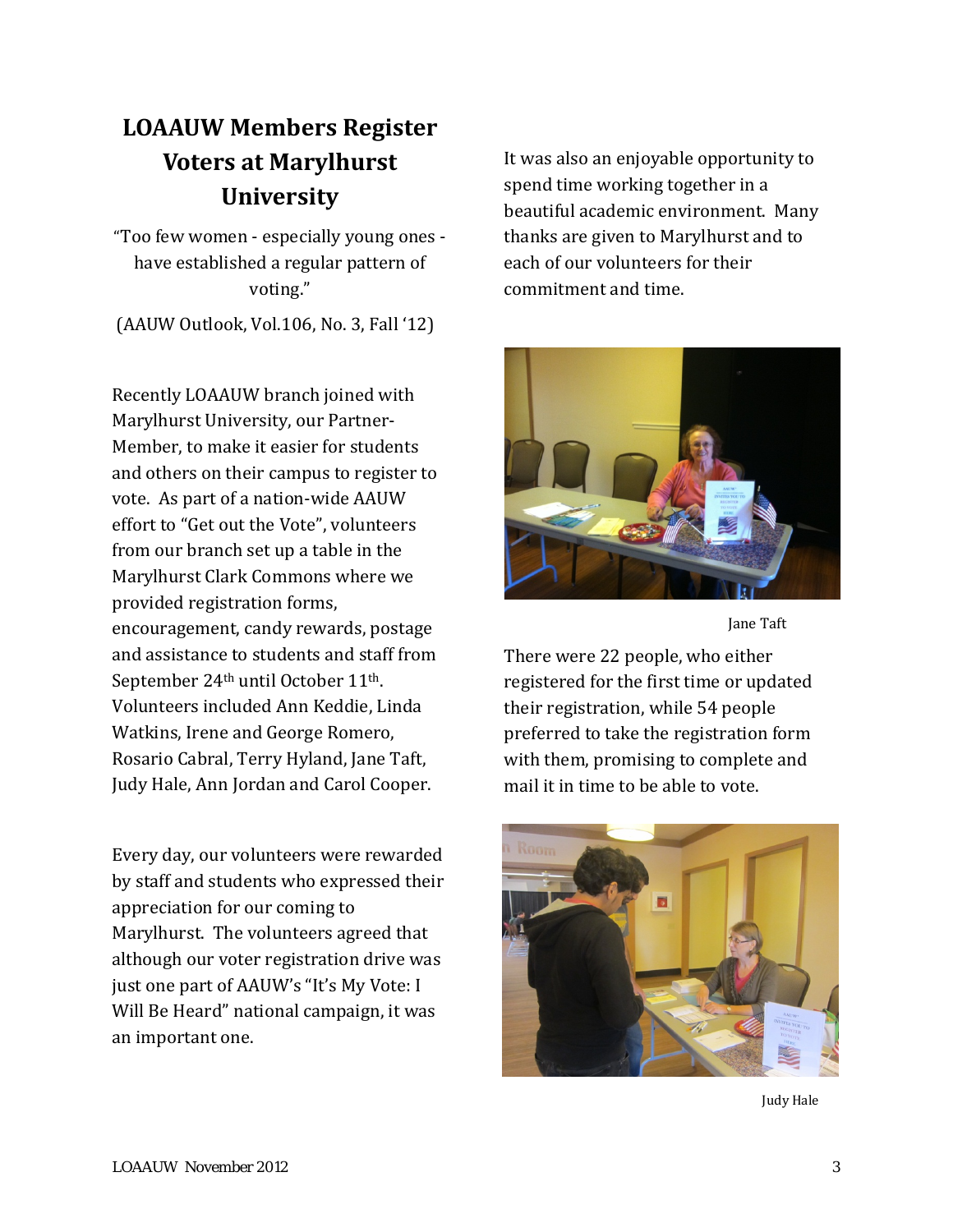

*L O Branch Officers 2012-2013*

#### *Co-Presidents:*

 Stephanie Carter: 971-285-5882 Penny Hansen: 503-636-7255 *Vice-Pres. - Program:* Rosario Cabral: 503-427-0072 *Vice-Pres. – Membership:*  Judy Hale: 503-850-4433 *Secretary:* Jane Taft: 503-742-1653 *Vice-Pres. - Treasurer:* Anne Redman: 503-684-1210

*Immediate Past Pres.:* MaryJo Radosevich 503-650-2428

#### *L O Appointed Officers*

*AAUW Funds:* Judy Hale 503-850-4433 *Hospitality:* Sandra Hoover 503-635-0952 *Inter-branch Council:* 

 Suzanne Kaveckis 503-678-1641 *Interest Groups Coordinator:*

 Susan Kingzett 503-656-5970 *Newsletter Editor:*

 Terry Hyland 503-635-1222 *Public Policy Coordinator* 

Robi Ingram-Rich 503-699-9425

*Public Information:* Joan Waldron 503-344-4679 *University Liaison:*

 Carol Cooper 503-336-0503 *Web-Site Coordinator: TBA Historian: TBA*

 *Lake Oswego Branch Words*

### **The Next Branch Meeting will be on January 12, 2013.**

The program will focus on "REACH" a Community Development Program.

### **Membership Notes:**

If you have not received your '12-'13 LOAAUW Directory and you are current with your membership dues, please contact Judy Hale 503-850-4433 [hale2362@comcast.net](mailto:hale2362@comcast.net)

Welcome to Karen Rottink, a new member.

Judy Hale



**LOAAUW Holiday Party at the home of the Hornugs**

Sunday, December 9, 2012 3:00 to 6:00 p.m. See the following flyer

### **Editor's Notes:**

*The October and this edition of the Branch Newsletters contain questions posed by our Presidents. These questions focus attention on a number of serious issues facing the Branch and its viability. What are our answers? What direction do we want the Branch to follow in the near and long term? Our responses and suggestions are important as they give the officers perspectives to wisely plot the course that the Branch will take. The Branch is all of us, not just officers who are serving terms now. Take the responsibility for the success and the future of the Branch. Call or email Penny and/or Stephanie with your ideas and suggestions. No comment or idea is insignificant. All are welcome. Who knows, maybe your submission will be just the catalyst that is needed.*

*Terry Hyland*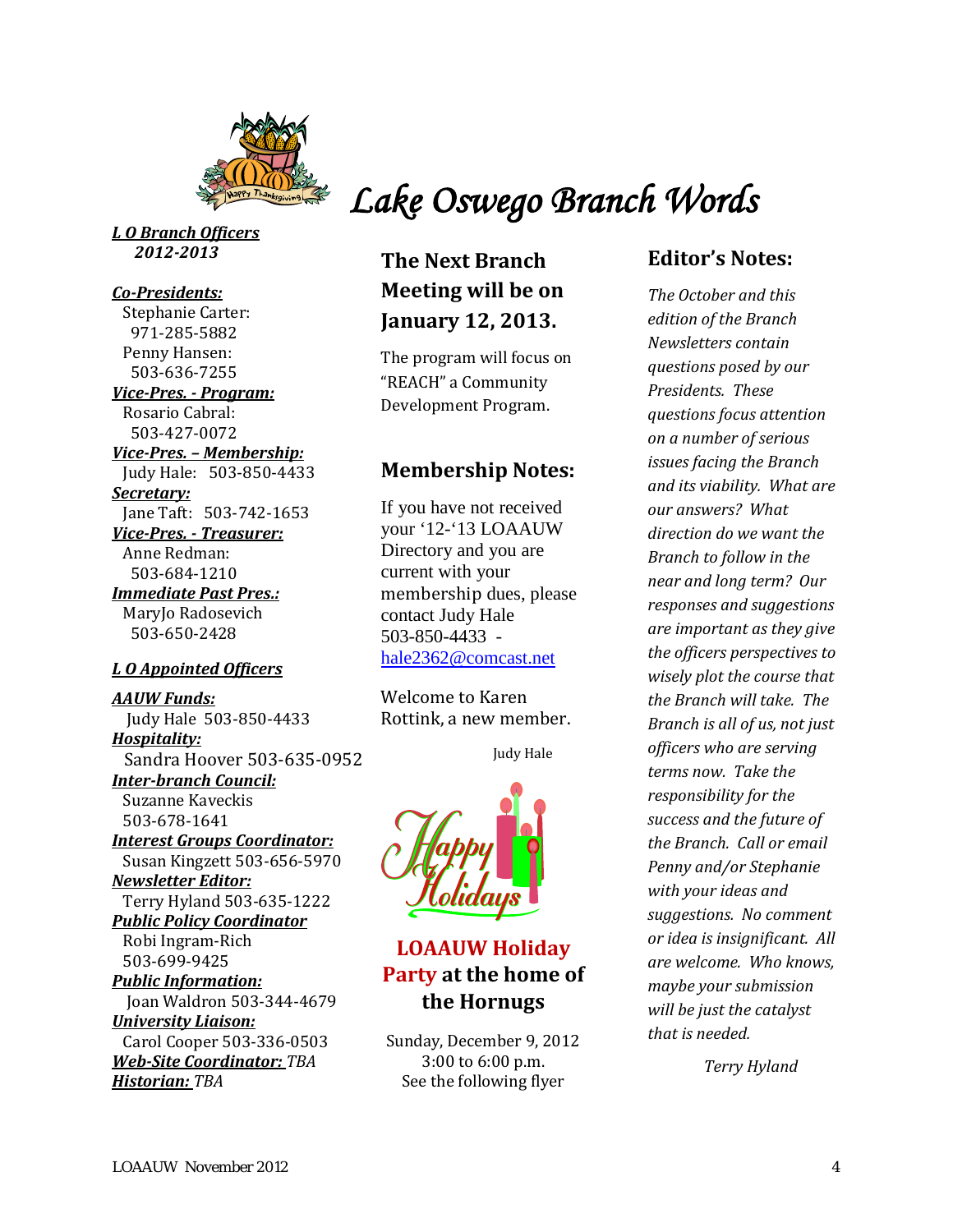# **AAUW Holiday Party**

Sunday, December 9, 2012

3:00 to 6:00 p.m.

At the home of

Ken and Susan Hornung at 27 Tanglewood Dr., Lake Oswego



Please join us for a festive holiday party with

food, drinks, and great company.

Start your holiday season out right!

Remember: Spouses and friends are welcome to join you.

## Cost: \$15 per person

Donations of food and drink will be gratefully accepted, please let Susan know if you plan on bringing food and beverages to share: susanhornung@hotmail.com or (503) 635-4893.

### **Reservations and checks to:**

Attn: Anne Redman AAUW of Lake Oswego P.O. Box 416 Marylhurst, OR 97036

Phone: (503) 684-1210

Email: aredman@montrose.net

PLEASE: Reservations are due by Tuesday, December 4, 2012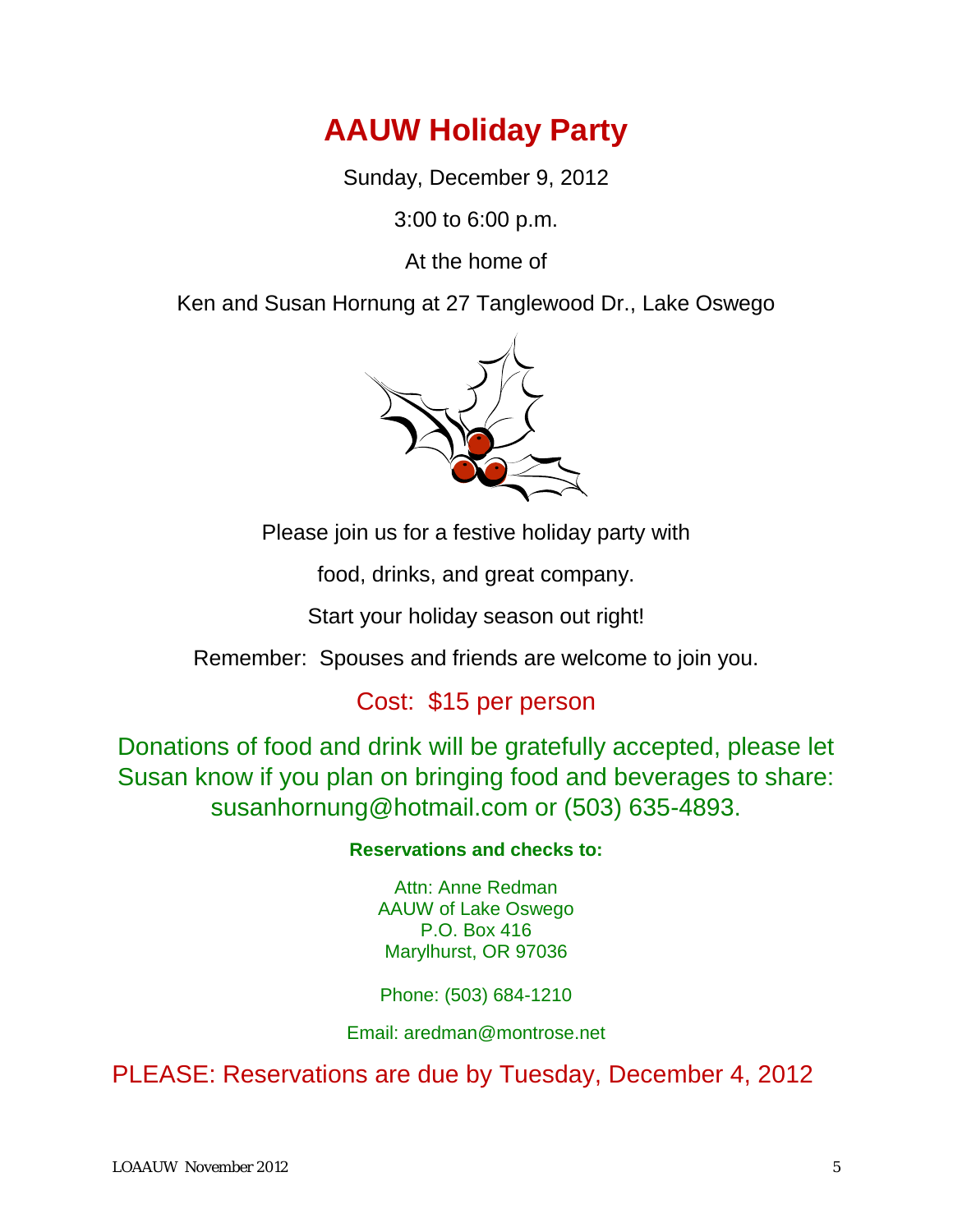

# November 2012

| MONDAY                          | TUESDAY                    | WEDNESDAY                                                                                   | THURSDAY                                  | FRIDAY                                    | SATURDAY                                              |
|---------------------------------|----------------------------|---------------------------------------------------------------------------------------------|-------------------------------------------|-------------------------------------------|-------------------------------------------------------|
|                                 |                            |                                                                                             | $\mathbf{1}$                              | $\overline{2}$                            | 3                                                     |
| 5                               | 6<br><b>Election Day</b>   | $\overline{7}$<br><b>Board</b><br><b>Meeting</b><br><b>Marylhurst</b><br><b>Library 7pm</b> | 8                                         | 9                                         | 10<br><b>Branch</b><br><b>Meeting</b><br>9:30am       |
| 12<br>Laffalot<br><b>Bridge</b> | 13<br><b>Movies</b>        | 14<br>Murder by<br>the Book                                                                 | 15<br><b>Book</b><br>Group                | 16<br><b>Book</b><br>Group<br>Date change | 17                                                    |
| 19                              | 20<br><b>Eat Ethnic</b>    | 21                                                                                          | 22                                        | 23                                        | 24                                                    |
| 26<br>Laffalot<br><b>Bridge</b> | 27<br><b>Book</b><br>Group | 28<br><b>Bridge</b>                                                                         | 29<br><b>Book</b><br>Group<br>Date change | 30                                        | <b>December</b><br><b>Delightful</b><br><b>Dining</b> |
|                                 |                            |                                                                                             |                                           |                                           |                                                       |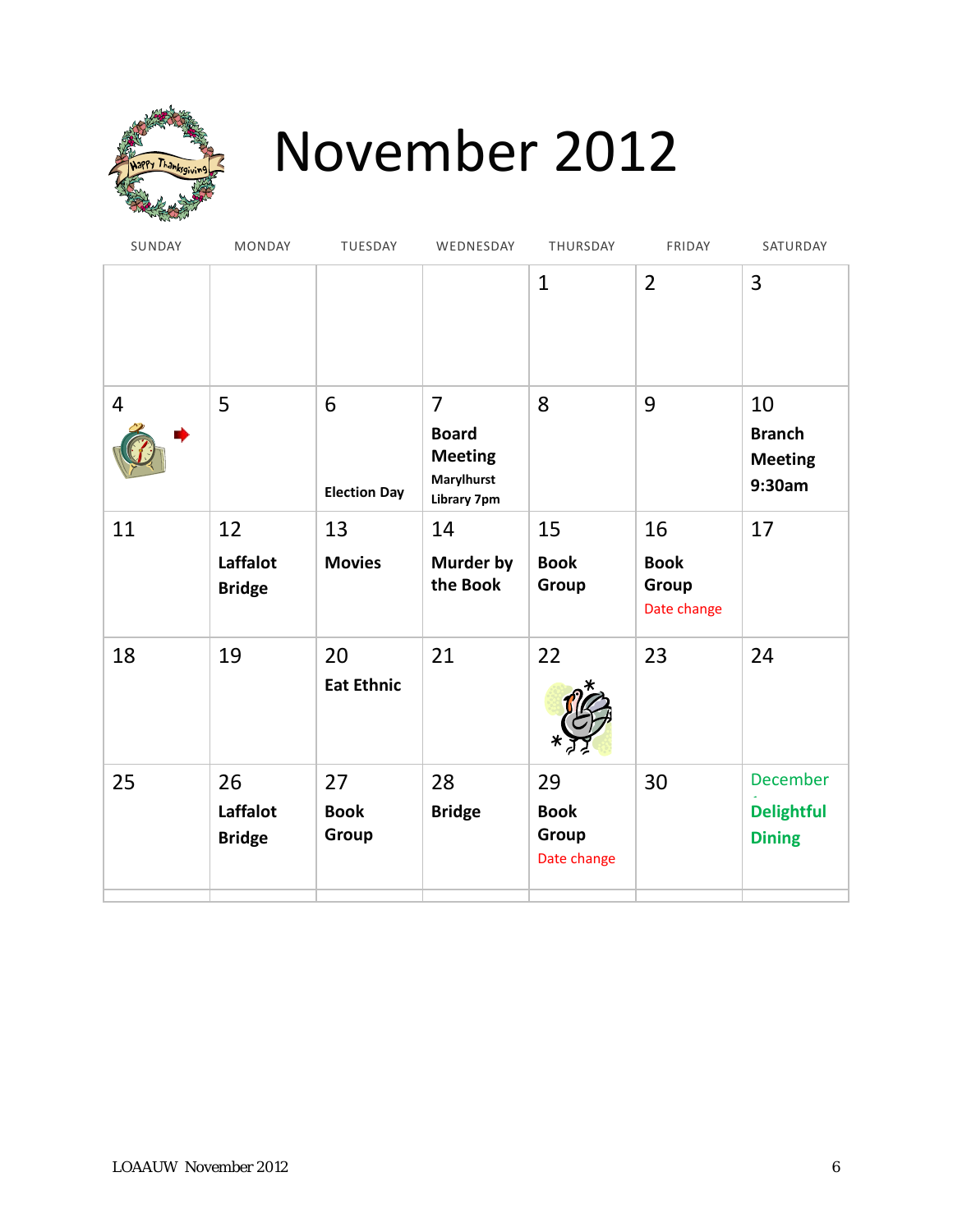# **Special Interest Groups November 2012**

### **Murder by the Book**

**2nd Wednesdays at Noon** S. Carter's Office, Suite 200, 4004 Kruse Way, Lake Oswego November 14th. Bring your own lunch. Book: *The Indian Bride* by Karin Fossum. Take part in a lively discussion of this Norwegian psychological thriller. Contact Jane Taft. [janetaft@gmail.com.](mailto:janetaft@gmail.com)

### **Tuesday Morning Books 4th Tuesday at 11:30 a.m.**

November 27th, 11:30 a.m. Szechuan Kitchen, 15450 Boones Ferry, LO Leader: MaryJo Radosevich Book*: The Postmistress* by Sarah Blake. For more information about this group, contact Dixie Kroupa, 503-697-8028

### **Interpretive Books**

**3rd Thursday at 9:30 a.m.** November 15th Hostess: Carol Zinsli Leader: Linda Watkins Book: *The Elegance of the Hedgehog* Contact Carol Zinsli - 593-674-6181

#### **Thursday Evening Books 4th Thursday on the Fifth Thursday November 29th at 7:30 p.m.**

Hostess: Suzanne Kaveckis Introduction: Sandra Hoover Book: **The Buddha in the Attic** by Julie Otsuka For more information, contact co-chairs Sandra Hoover, 503-635-0952, or Suzanne Kaveckis, 503-678-1641.

### **Friday Books 4th Friday - meeting on the third Friday at 10:00 a.m.** November 16th Book - *Cascadia's Fault: The Coming Earthquake and Tsunami That Could Devastate North America* By Jerry Thompson Hostess TBA Call Irene Romero, 503-657-6159, for information.

### **Movie Group**

**Meets the 2nd Tuesday. November 13 th . Times vary** At the November Branch Meeting, the

location and movie information will be announced. Contact: S. Carter at 971-285-5882.

# **Portland Center Stage**

For more information, call Betty Barber, 503-675-0594, or barberbc@yahoo.com

### **Laffalot Bridge**

**2nd & 4th Mondays November 12th and 26th 1:00 p.m. - 4:00 p.m. This two table group meets twice a month and is still looking for substitutes! C**ontact: S. Hornung, 503-635-4893, susanhornung@hotmail.com.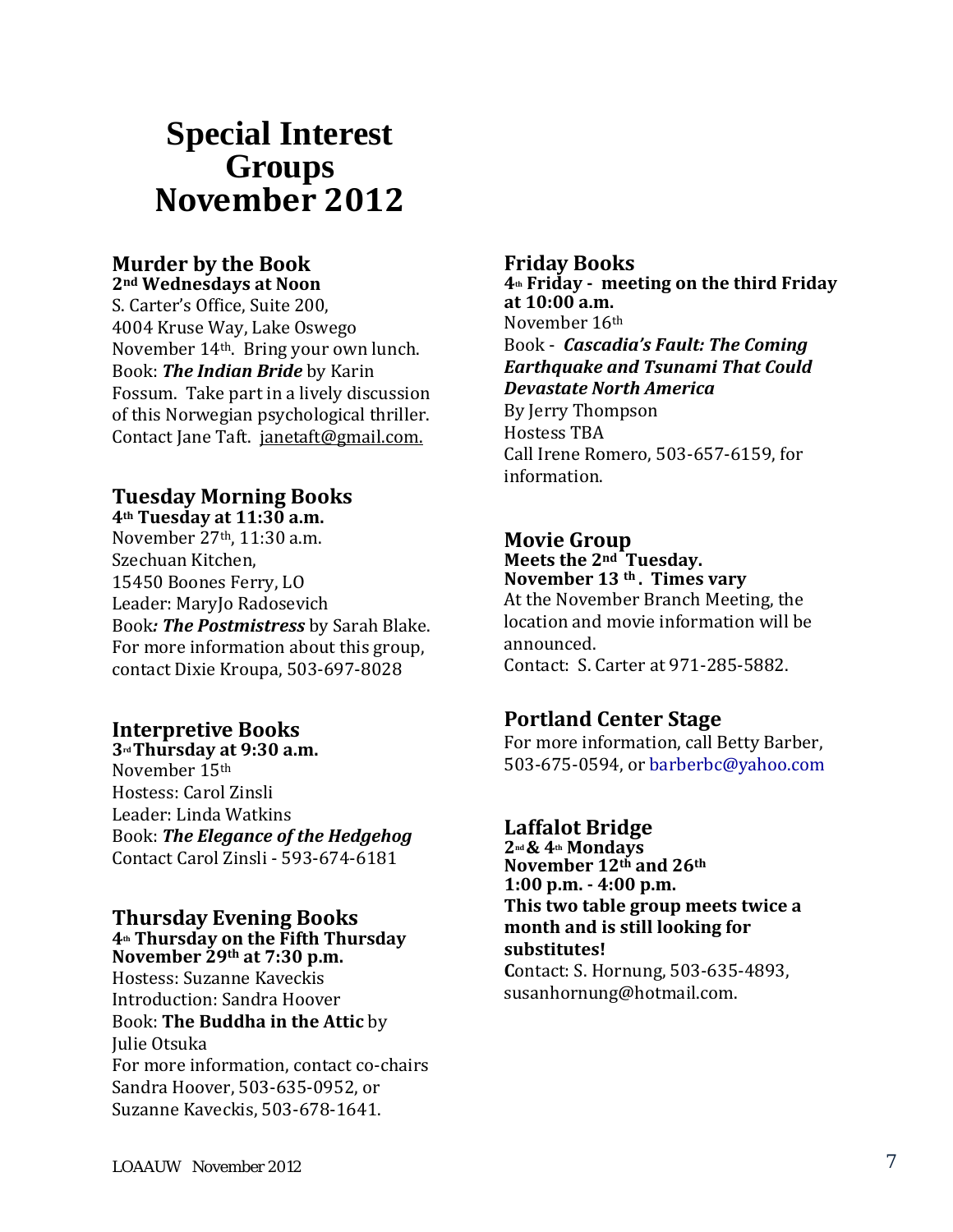# **Special Interest Groups November 2012 Continued**

#### **Fourth Wednesday Bridge 4th Wednesday at 1:00 p.m. November 28th**

Call Betty Hittle, 503-636-7034 for information. This bridge group meets at 1:00 p.m., on 4th Wednesday.

**Eat Ethnic neeting at 6:30 p.m.** at the *El Jefe*, Mexican Restaurant. For details, directions and reservation call Susan Hornung 503-635-4893 or Jane Taft 503-742-1653 Spouses and friends are welcome!

### **Delightful Dining Saturday, December 1st – 6:00pm**

.

at the Hornungs. Details/RSVP from Jane Taft. [taft.jane@gmail.com](mailto:taft.jane@gmail.com) – 503-742-1653. Participants share cooking and cost.

**Editor's Note:** It is most helpful, when sending Special Interest Group information, to identify the Group and give complete details. Thank you, Terry

### **Exploring the Northwest**

On November 7, 2012, Wednesday, we are going to go to lunch at 11:30 a.m. at Singer Hill Cafe at 623 Seventh Street, Oregon City (the corner of Seventh and John Adams Avenue.) It was just written up in A&E in the Oregonian! The phone number is 503-656-5252. Kathy Kaiser gave it high praise.

Then we are going to The Clackamas<br>County Historical Society at 211 County Historical Society at 211 Tumwater Drive, Oregon City, Oregon. The phone number is 503-655-5574. It is free until the first of the year, and it is<br>open from  $11:00$  until  $4:00$  on open from 11:00 until 4:00 on<br>Wednesdav and Fridav. (With that Wednesday and Friday. schedule, I thought that you would like to eat first). It was suggested that we tour on our own because people really like to take their time looking at the exhibits. We will see an antique pharmacy, Native American and pioneer exhibits, an electrical display, and WWII Ralph Eddy photos.

We will not be doing a lot of walking.

To join us, contact Sue Kingzett at 503- 656-5970 or [sezett@msn.com,](mailto:sezett@msn.com) or Shirley Ward at 503-636-4437 or [wardsp@comcast.net](mailto:wardsp@comcast.net) to make reservations. We will meet at Sue's house at 11:10 a.m. at 1811 Barnes Circle, West Linn, OR 97068.

**P. S**. We are going to The Pittock Mansion on December 5th, 2012! Contact Sue for details and reservation.